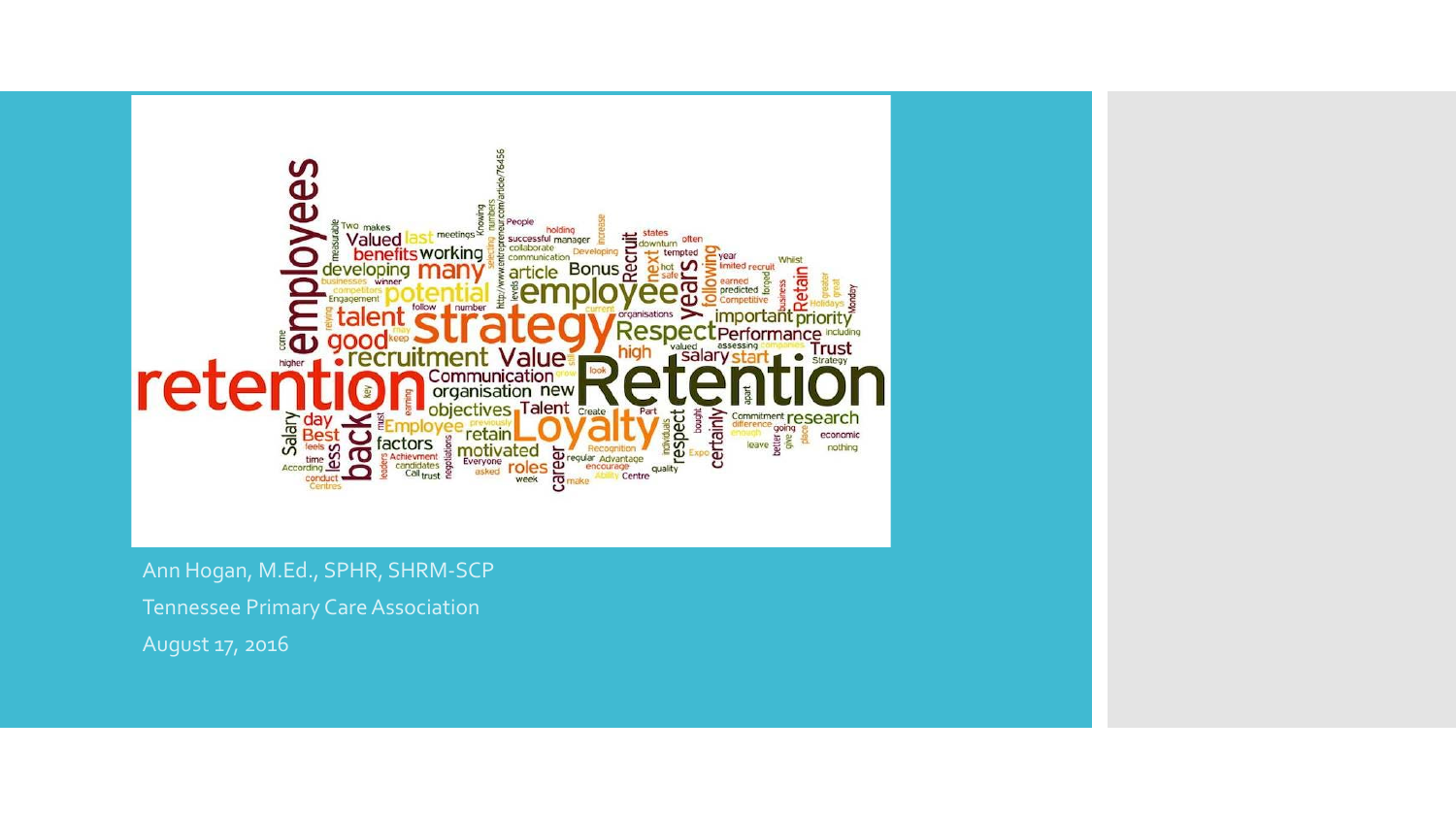# RETENTION DEFINITION

- the act of keeping someone or something;
- the act of keeping extra liquid, heat, etc., inside the body;
- the ability to keep something
- Merriam Webster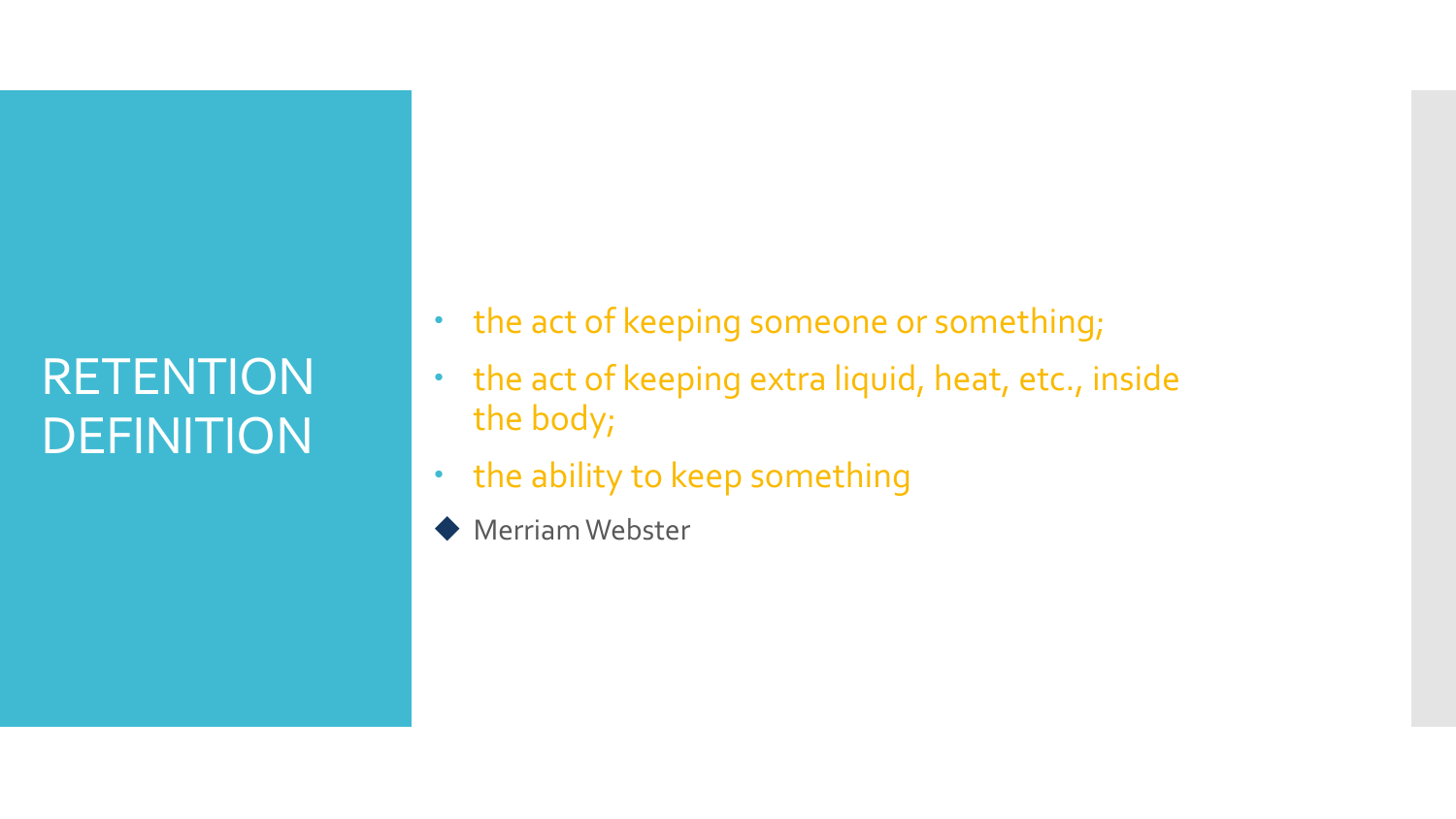#### CURRENT RESPONISIBILITIES

◆ SAFETY PROGRAM

- ◆ COMPLIANCE PROGRAM
- $\blacklozenge$  QUALITY PROGRAM
- $\blacklozenge$  MAINTAINING EMR
- ◆ FQHC REQUIREMENTS
- JOINT COMMISSION OR AAAHC
- ◆ PATIENT SATISFACTION

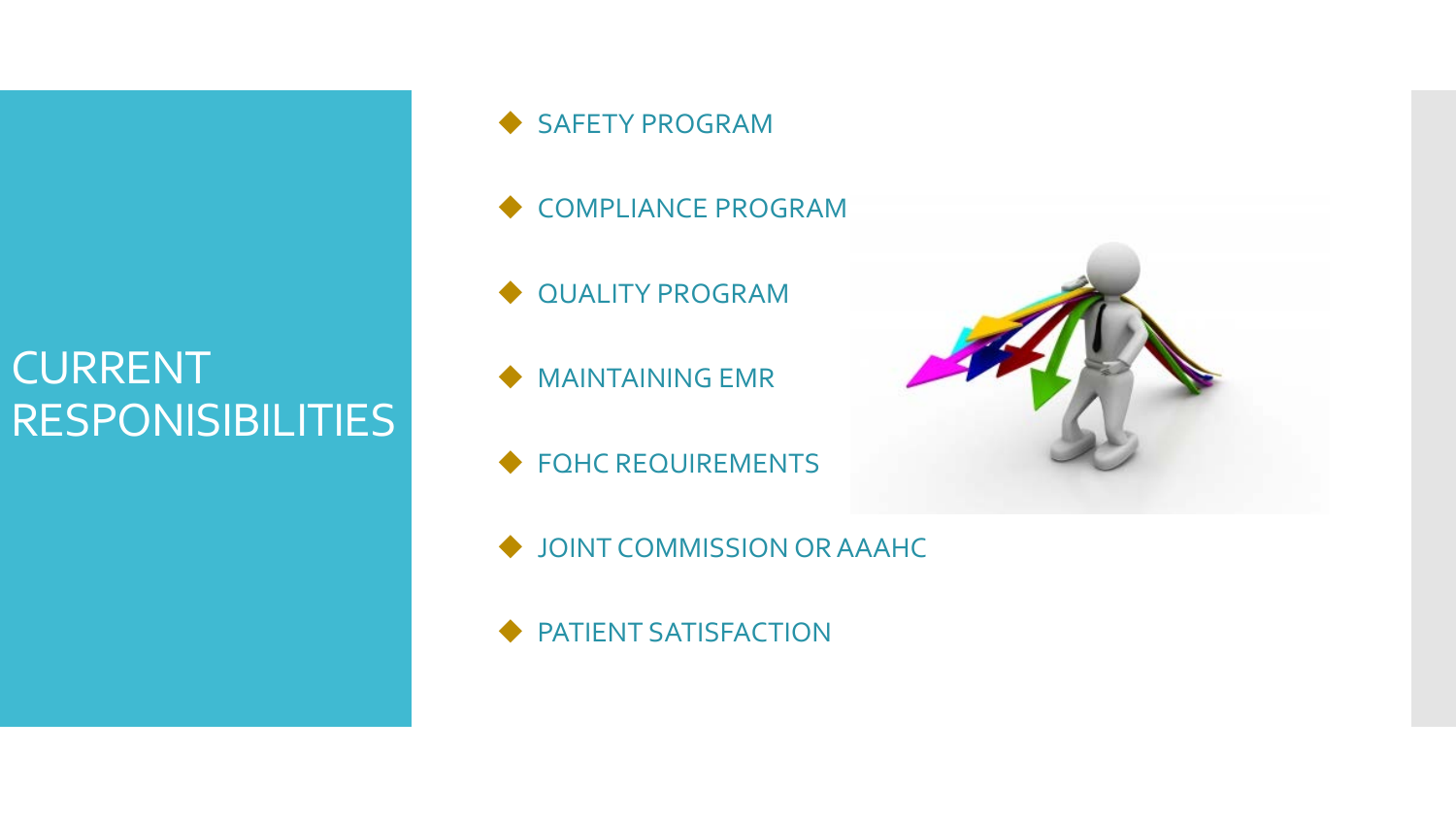# RETENTION OF PEOPLE?

◆ WE CAN REPLACE THEM

- OTHERS PAY MORE SO WE CAN'T KEEP THEM
- IT IS A COMPETITIVE MARKET
- THE COST OF LOSING SOMEONE IS NOT THAT GREAT
- WE WERE GLAD TO SEE THEM GO
- THEY WERE UNHAPPY ANYWAY
- **PROJECT FOR HUMAN RESOURCES**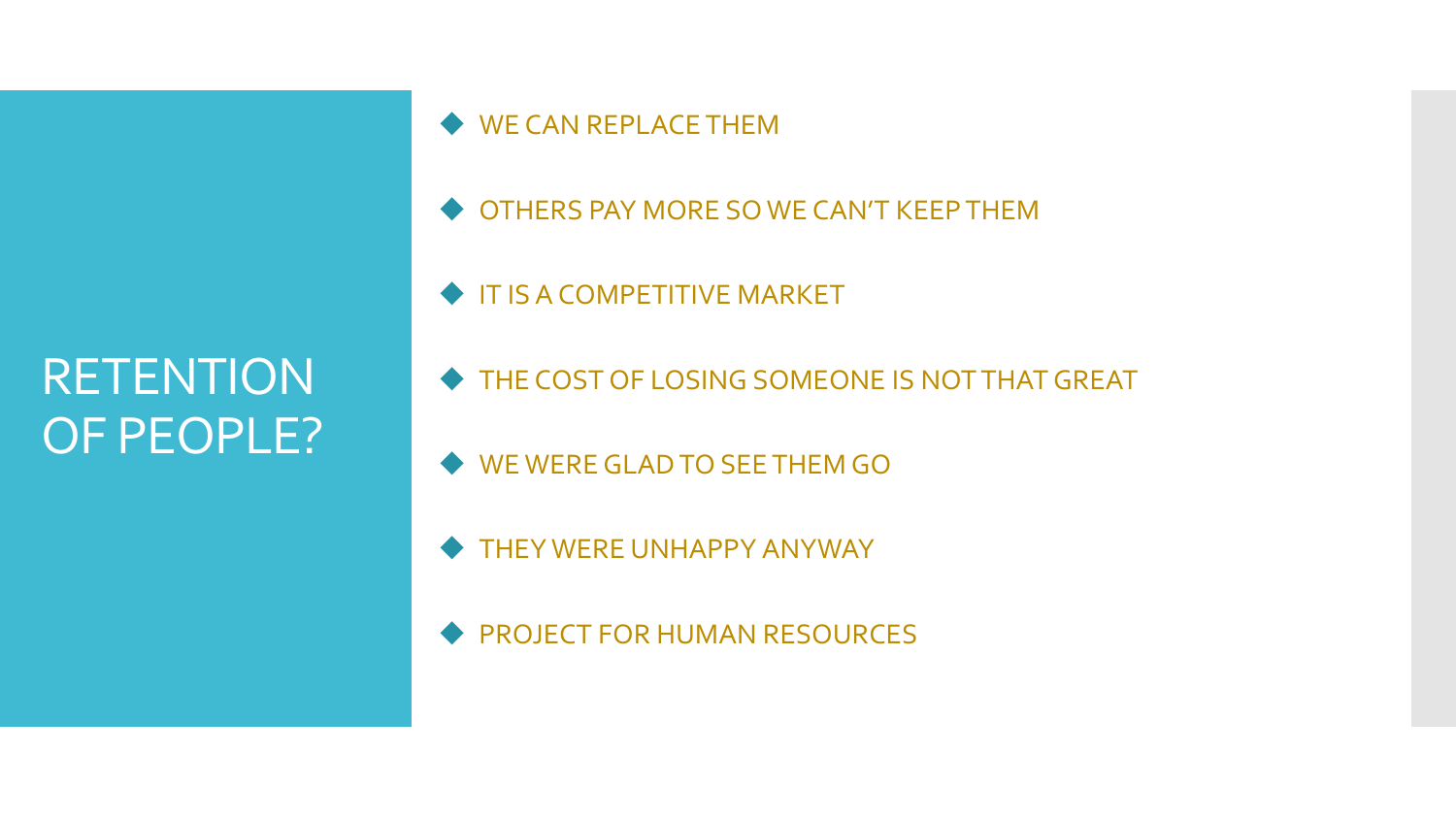WHAT IS THE COST OF PEOPLE<sub>1</sub> LEAVING

#### $\blacklozenge$  MEDICAL ASSISTANT

- ◆ PHYSICIANS
- ◆ DENTIST
- ◆ CFO



- CALL CENTER REPRESENTATIVE
- ◆ PHYSICIAN ASSISTANT
- ◆ BILLING STAFF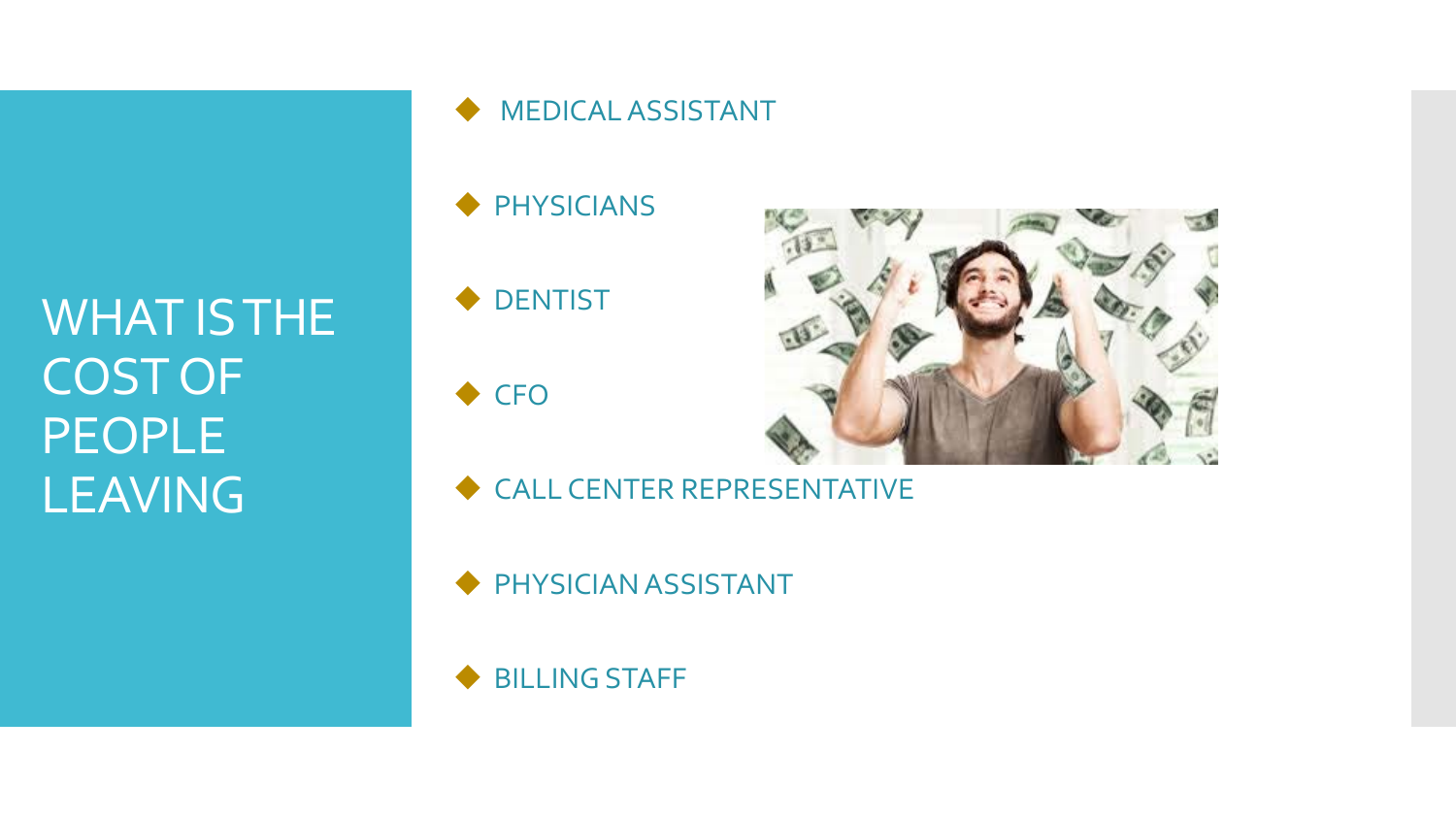# TURNOVER – REAL COSTS

- ◆ RECRUITMENT COSTS
- ◆ RAMPING UP COSTS
- ◆ LOSS OF PRODUCTIVITY
- TRAINING COSTS
- ◆ RELOCATIONS COSTS
- WEB SITE AND MARKETING COSTS
- ◆ CREDENTIALING COSTS
- **◆ LICENSE FEES**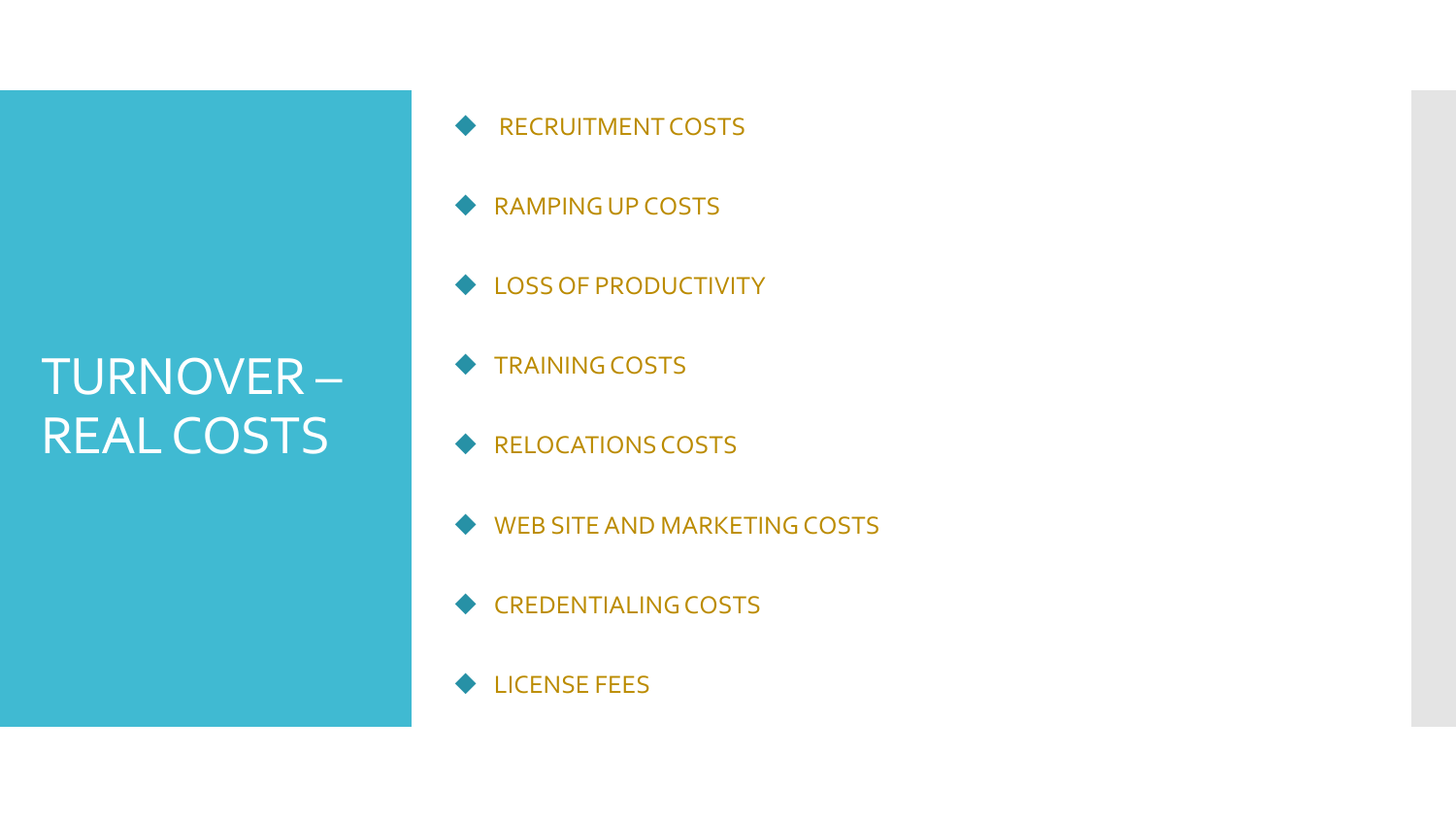# WHY PEOPLE LEAVE

SUPERVISOR - #1 Reason

#### ◆ LACK OF LEADERSHIP ◆ DIRECT SUPERVISORS **EXECUTIVE MANAGEMENT TEAM**  $\triangle$  CEO

**FEELING AS THOUGH THEY AREN'T HEARD** 

 $\blacklozenge$  NOT CARED ABOUT

◆ DISORGANIZATION

 $\blacklozenge$  MISSION IS GONE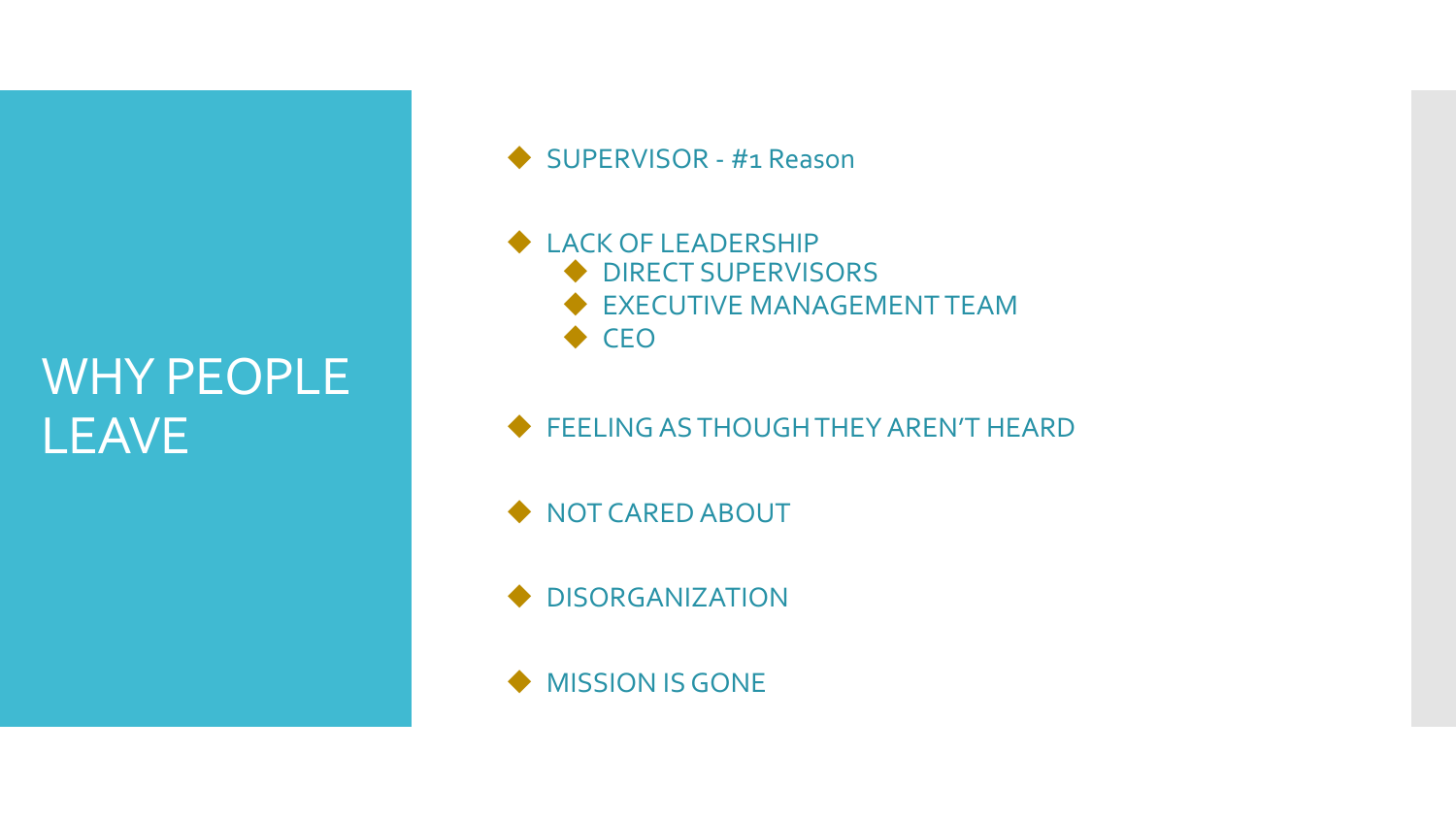# TRENDS AND FORECASTING

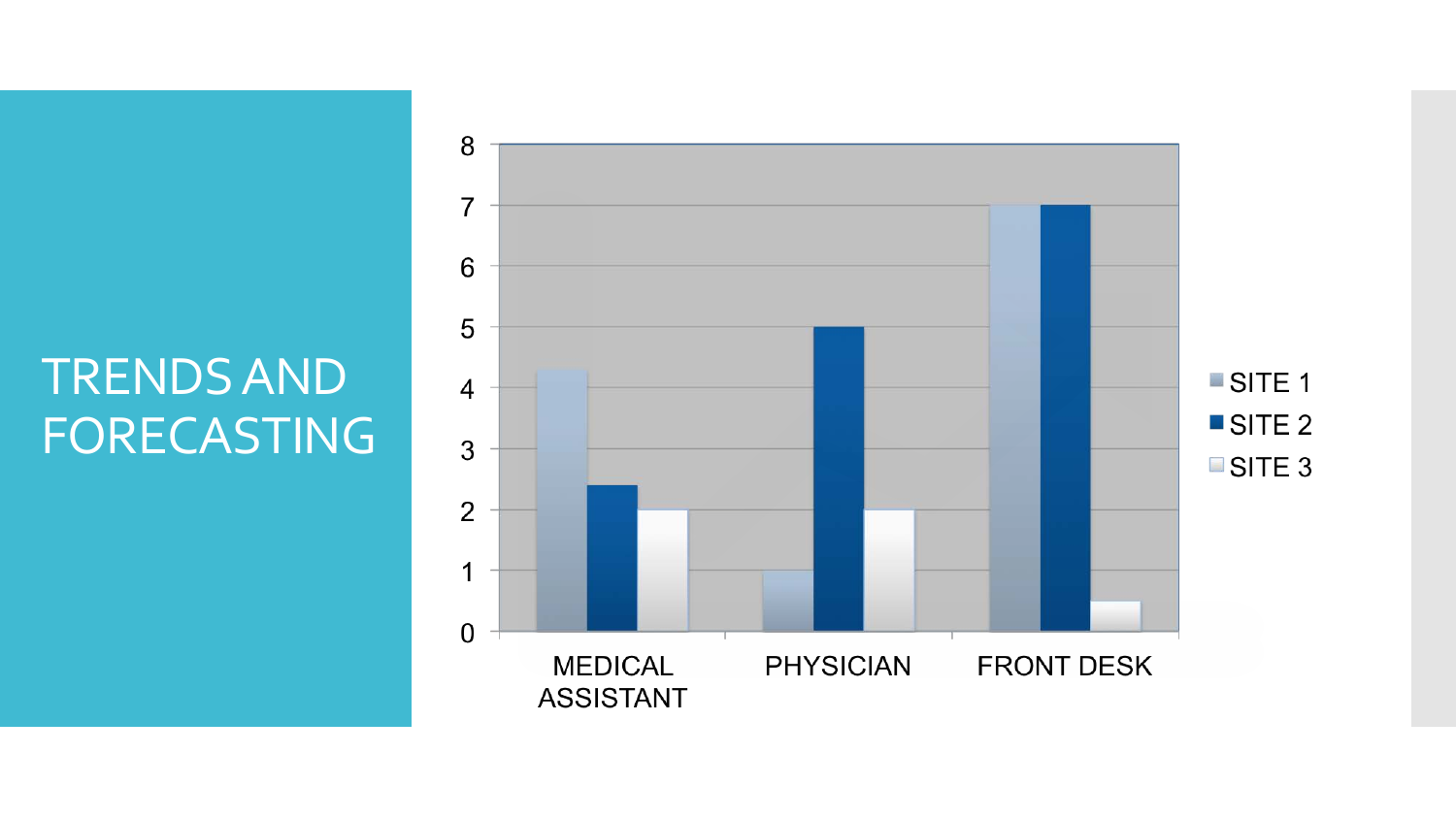## 1. TRAIN THE MANAGERS

 1. TRAIN YOUR MANAGER'S THAT IT IS THEIR JOB AND EVERYONE'S JOB TO RETAIN TALENT

◆ ESTABLISH TRUST

**PROVIDE A CULTURE WHERE THERE ARE EXPECTATIONS OF RETENTION** 

**PROVIDE THEM MANAGEMENT TRAINING** 

- RESOLVING CONFLICT
- $\triangle$  SETTING EXPECTATIONS
- ◆ PERFORMANCE REVIEWS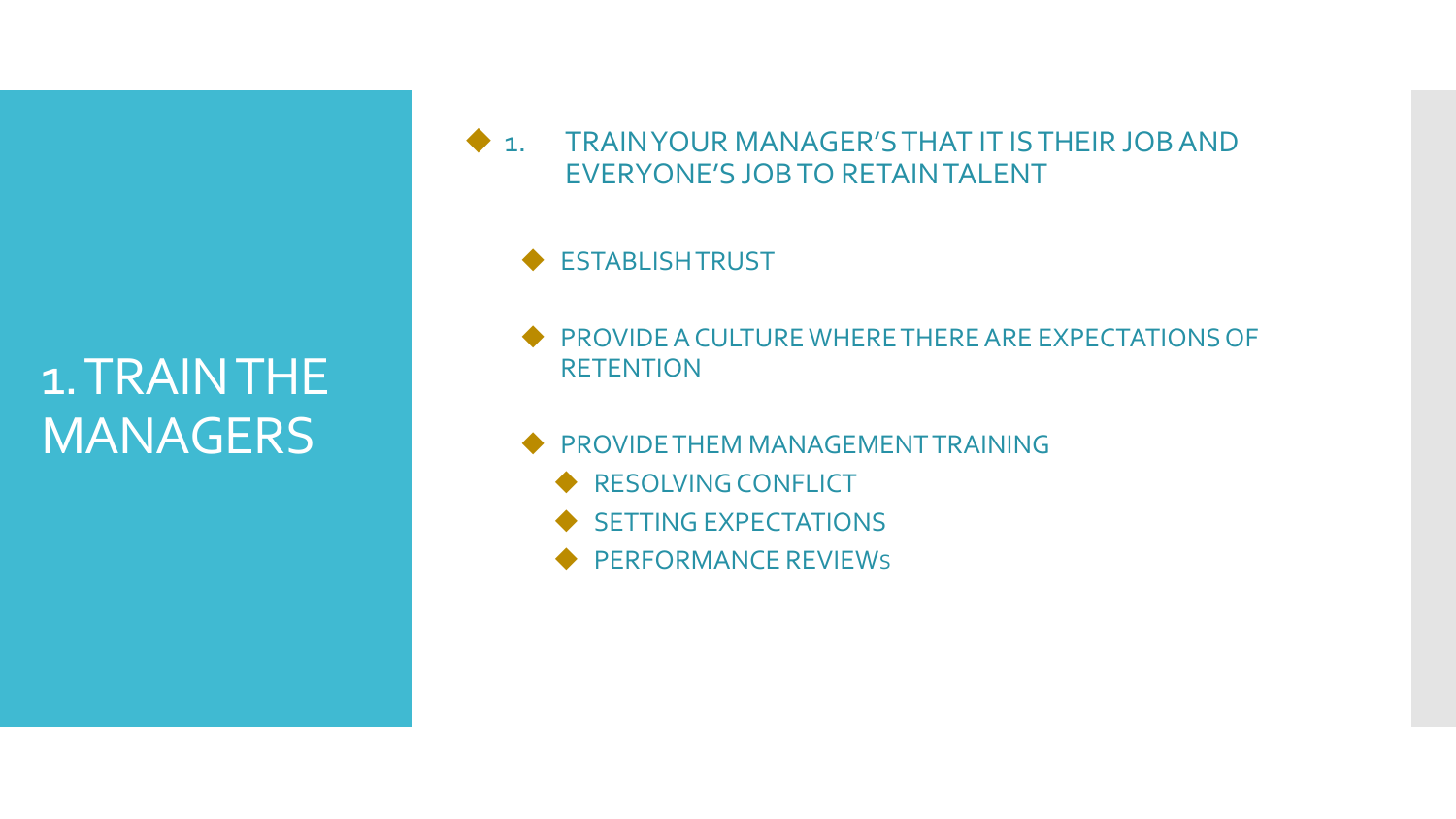#### 2. INVEST IN **STAFF**

- ◆ 2. INVEST IN TRAINING AND DEVELOPING YOUR STAFF
	- ◆ WEB BASED TRAINING
	- ◆ COMMUNICATE EXPECTATIONS
	- $\blacklozenge$  MODEL THE EXPECTATIONS
	- ◆ FORMAL ON SITE TRAINING
	- ◆ CAREER LADDERS
	- ◆ OPPORTUNITIES FOR GROWTH

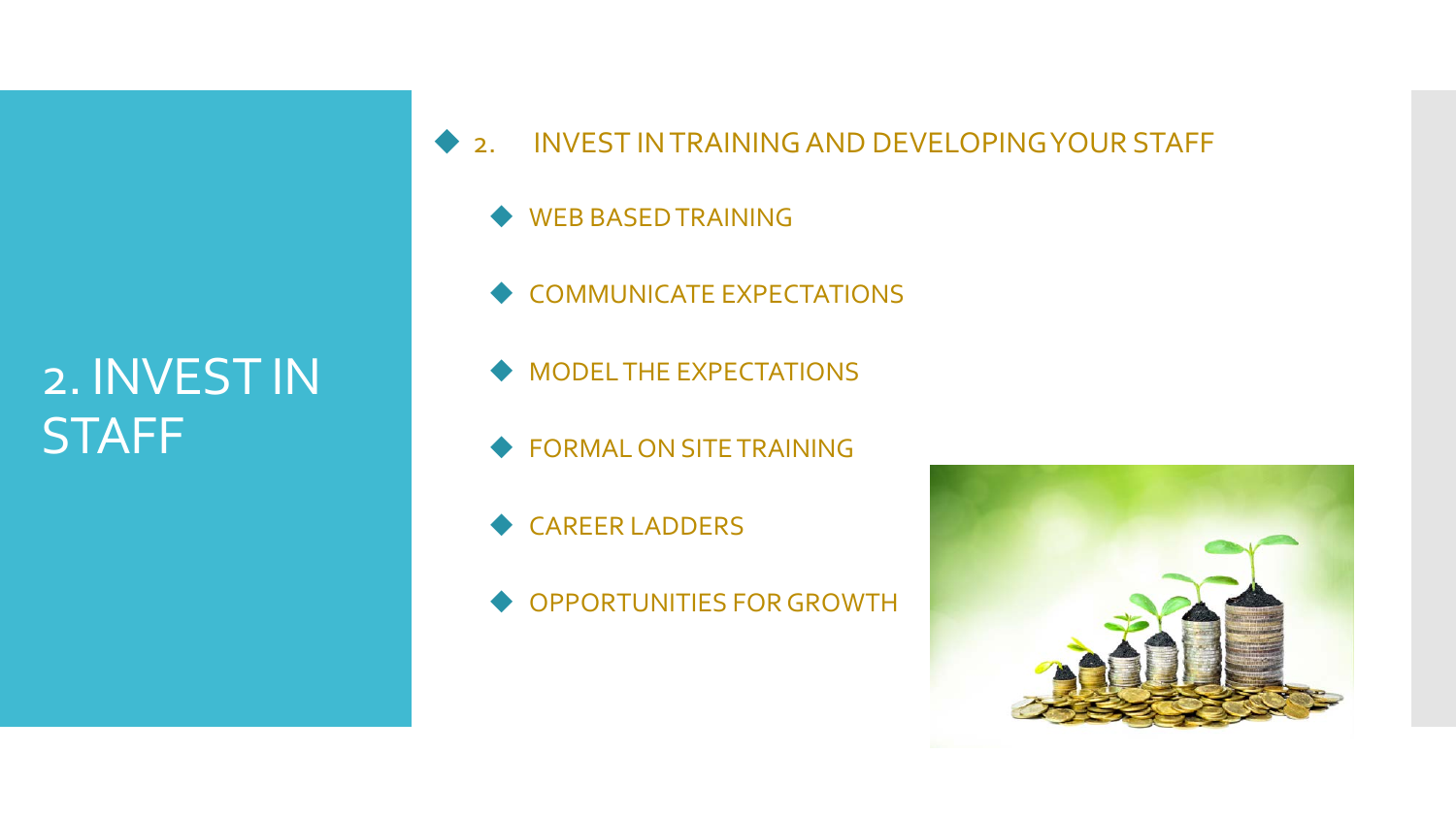#### 3. RECOGNIZE PEOPLE

◆ 3. RECOGNIZE PEOPLE FOR WHAT THEY DO AND BRING TO THE TABLE

- $\blacklozenge$  INFORMALLY
- ◆ FORMALLY
- ◆ PUBLICALLY
- ◆ PRIVATELY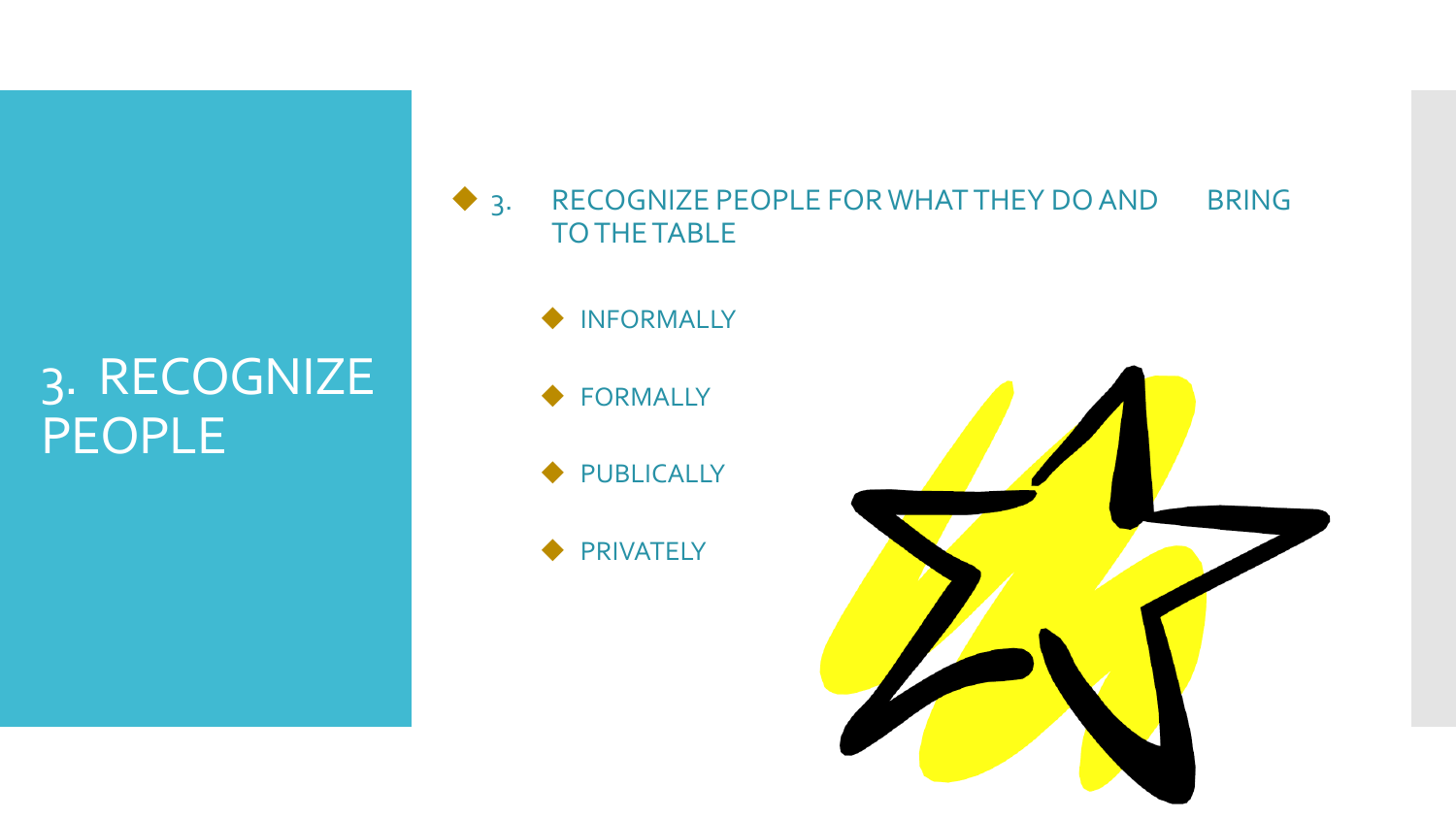## 4. HIRE THE **BEST**



- STRUCTURE THE INTERVIEW
- ◆ DO PRESCREENING INTERVIEWING
- SITUATIONAL OR BEHAVIORAL BASED QUESTIONS
- $\blacklozenge$  DEFINE WHAT YOU NEED BEFORE YOU START

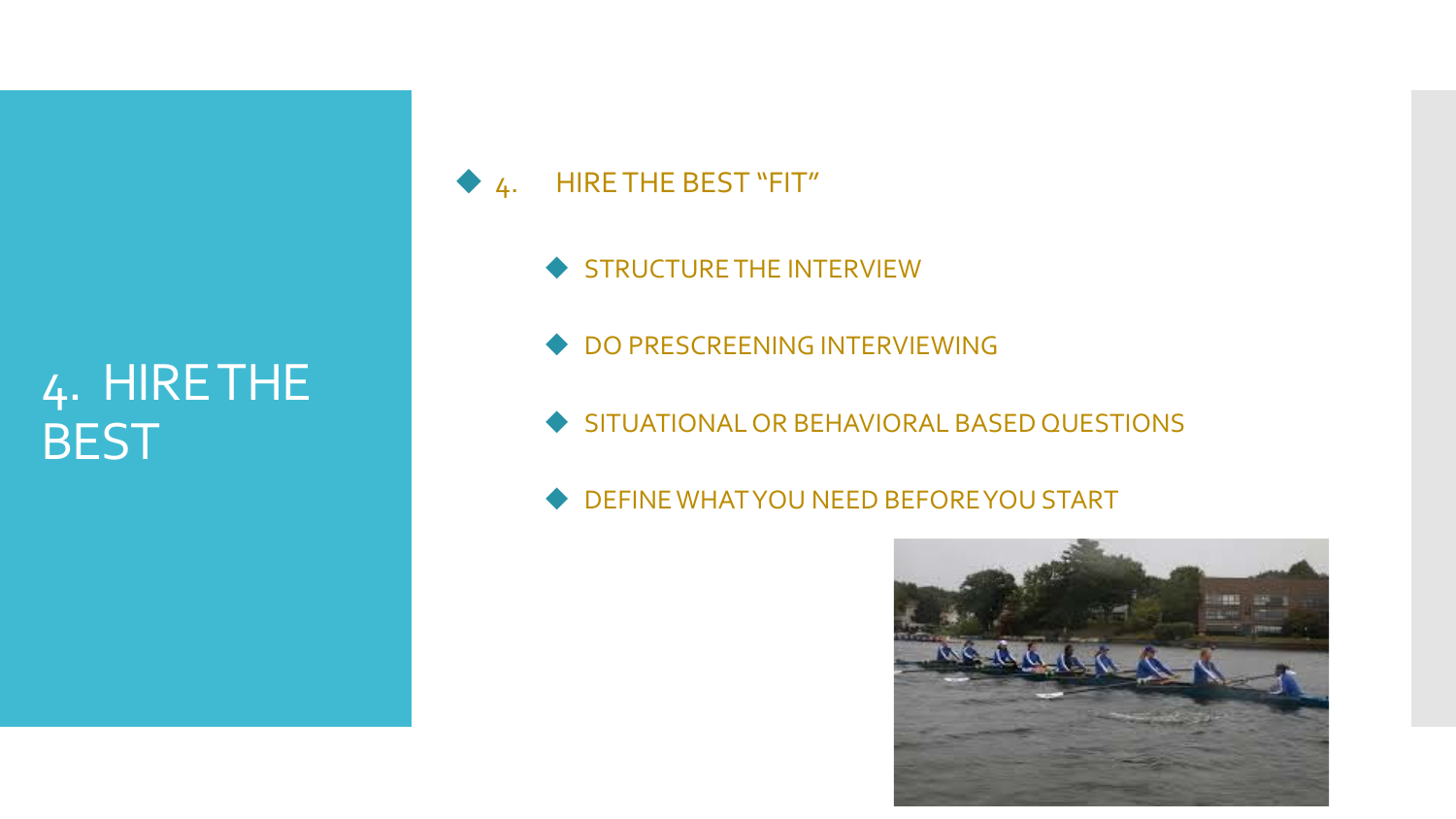# 5. TOOLS

◆ 5. ASK PEOPLE WHAT TOOLS THEY NEED

- $\blacklozenge$  DURING STAFF MEETINGS
- ◆ SUGGESTION BOXES
- **OBSERVATION**



 $\blacklozenge$  DO THEY HAVE TRAINING FOR THE TOOLS THEY DO HAVE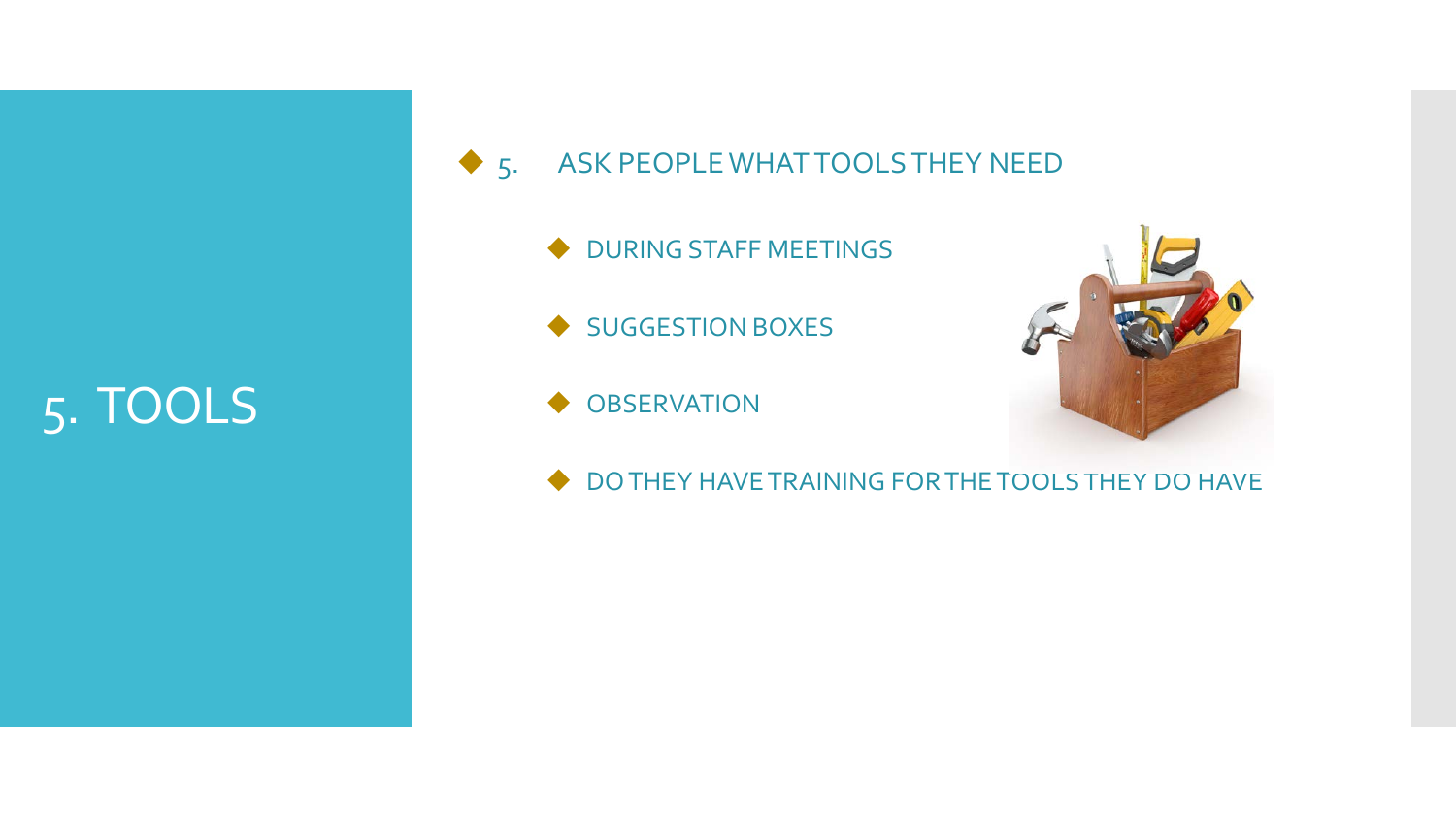#### 6. MAKE JOB **BETTER**

- ◆ 6. ASK PEOPLE WHAT WOULD MAKE THEIR JOB BETTER
	- ◆ FLEXIBILITY
	- ◆ CONTROL
	- ◆ CULTURE
	- SURVEY AND LISTEN
	- STAY INTERVIEWS

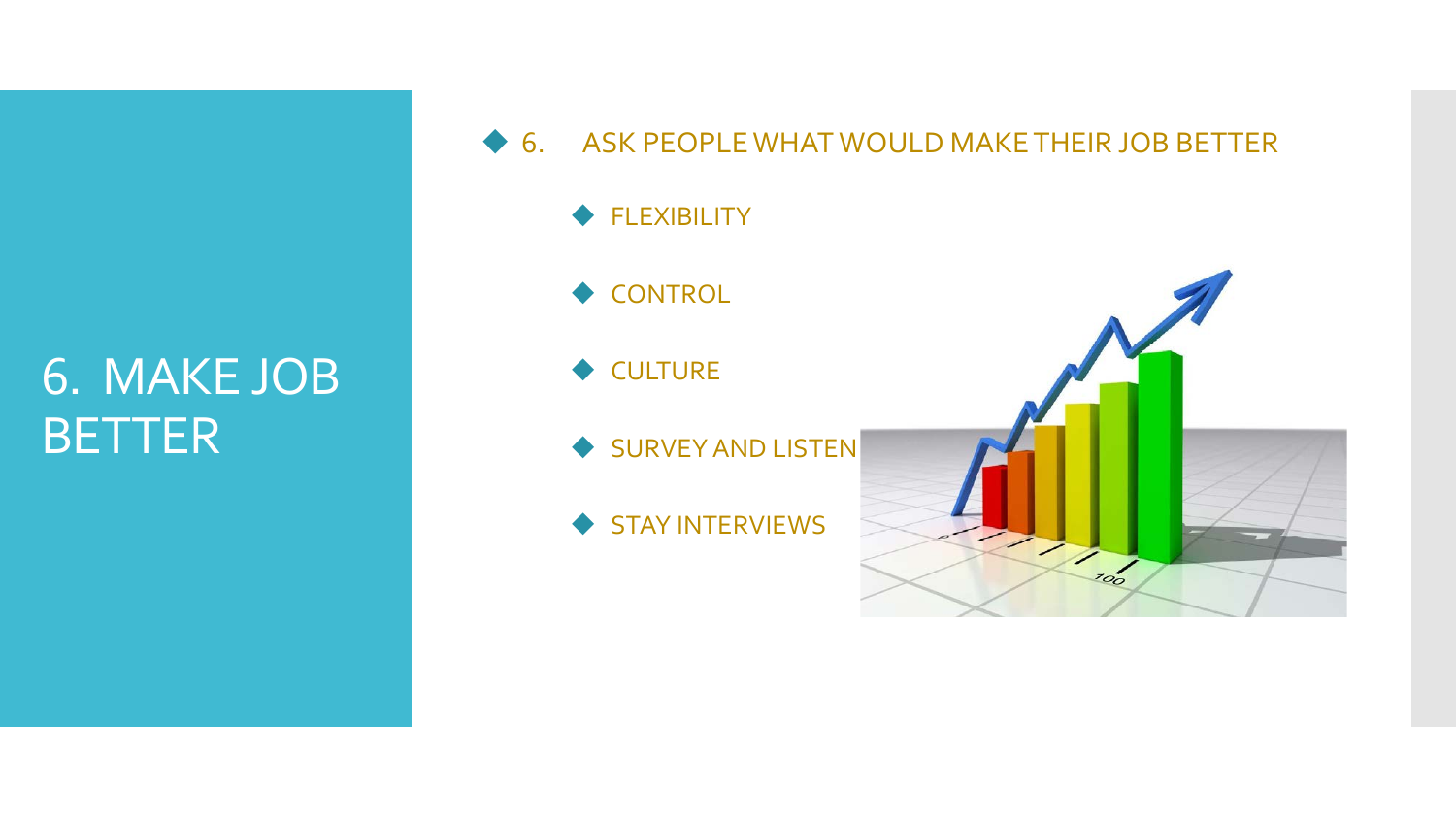# 7. MISSION

◆ 7. MAKE SURE YOU STAY TRUE TO YOUR MISSION

◆ ACCESS VALUES

FINANCIAL

◆ EXPANSION

STAFFING

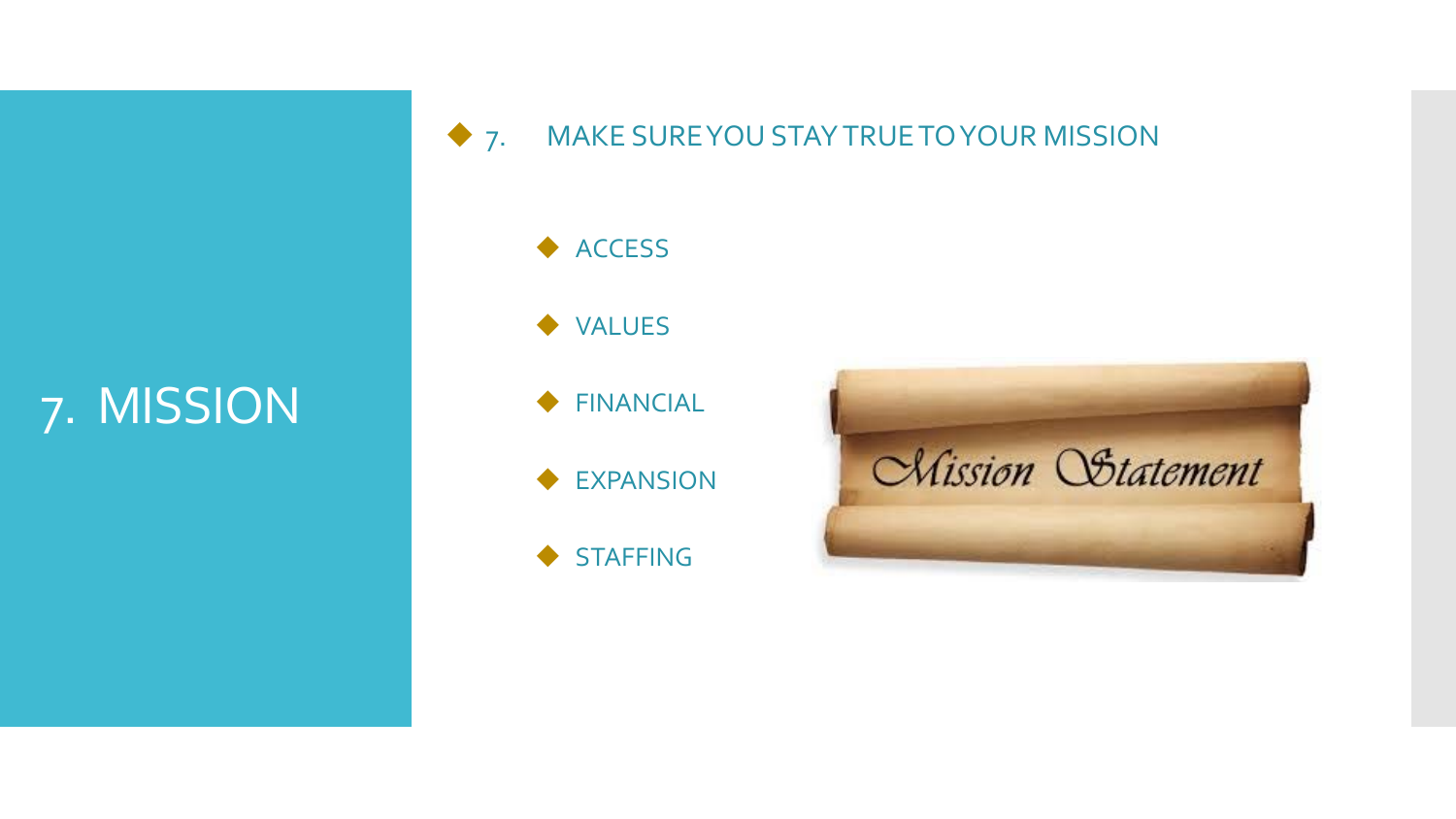# COMMUNICATE THE BENEFITS

- $\blacklozenge$  TOTAL BENEFIT STATEMENTS
- **TRANSPARENCY**
- $\blacklozenge$  TESTIMONIALS OF PATIENTS AND STAFF
- PRESS RELEASES
- MISSION AND SERVICE
- PATIENT STATISTICS
- $\blacklozenge$  CULTURE
- $\blacklozenge$  THANK YOU'S

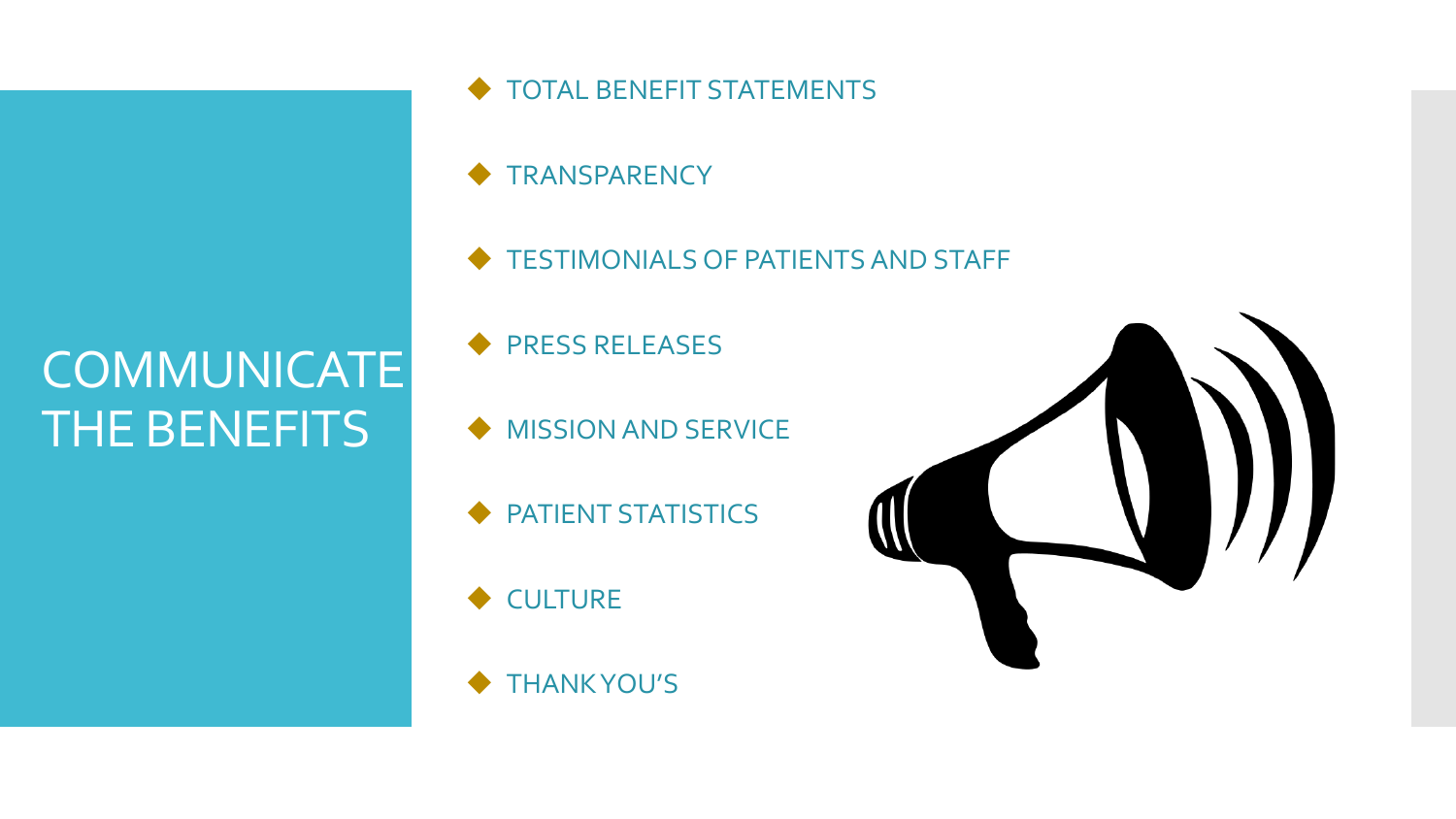# PEOPLE NEED TO FEEL VALUED

BE INTENTIONAL WITH EVERYDAY CONVERSATIONS

SHOW THEM OTHERS NEED THEM, TOO

CHALLENGE THEM

RECOGNIZE THEM AS INDIVIDUALS

~ avery augustine